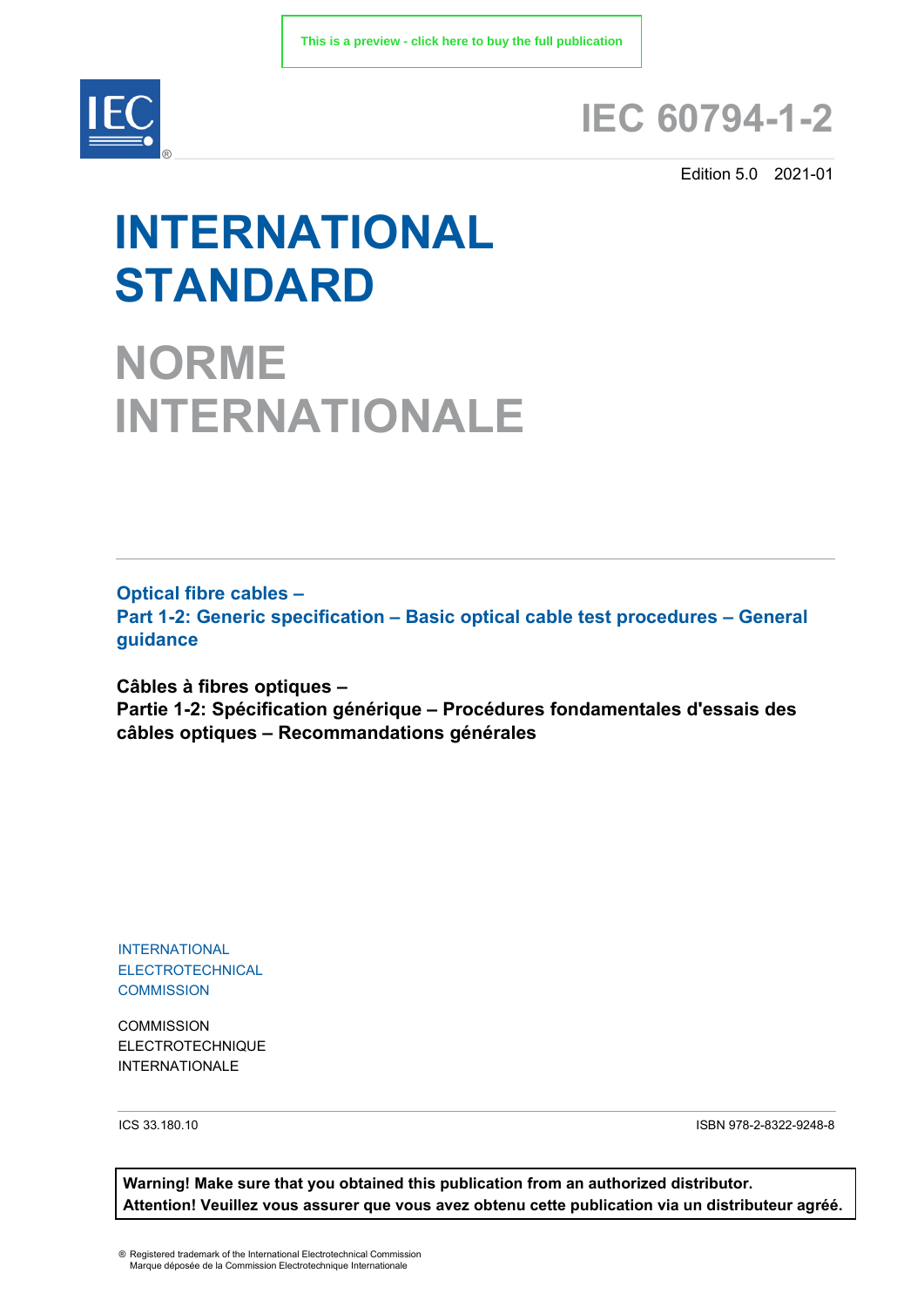$-2-$ 

IEC 60794-1-2:2021 © IEC 2021

# **CONTENTS**

| 1 |            |                                                                                   |  |
|---|------------|-----------------------------------------------------------------------------------|--|
| 2 |            |                                                                                   |  |
| 3 |            |                                                                                   |  |
| 4 |            |                                                                                   |  |
|   | 4.1        |                                                                                   |  |
|   | 4.2        |                                                                                   |  |
|   | 4.3        |                                                                                   |  |
|   | 4.4        |                                                                                   |  |
|   | 4.5        |                                                                                   |  |
|   | 4.5.1      |                                                                                   |  |
|   |            | 4.5.2                                                                             |  |
|   | 4.6        |                                                                                   |  |
|   | 4.7        |                                                                                   |  |
|   | 4.8<br>4.9 |                                                                                   |  |
|   |            | Annex A (informative) Cross-references between new and old test method numbers 10 |  |
|   |            |                                                                                   |  |
|   |            |                                                                                   |  |
|   |            |                                                                                   |  |
|   |            |                                                                                   |  |
|   |            |                                                                                   |  |
|   |            |                                                                                   |  |
|   |            |                                                                                   |  |
|   |            |                                                                                   |  |
|   |            |                                                                                   |  |
|   |            |                                                                                   |  |
|   |            |                                                                                   |  |
|   |            |                                                                                   |  |
|   |            |                                                                                   |  |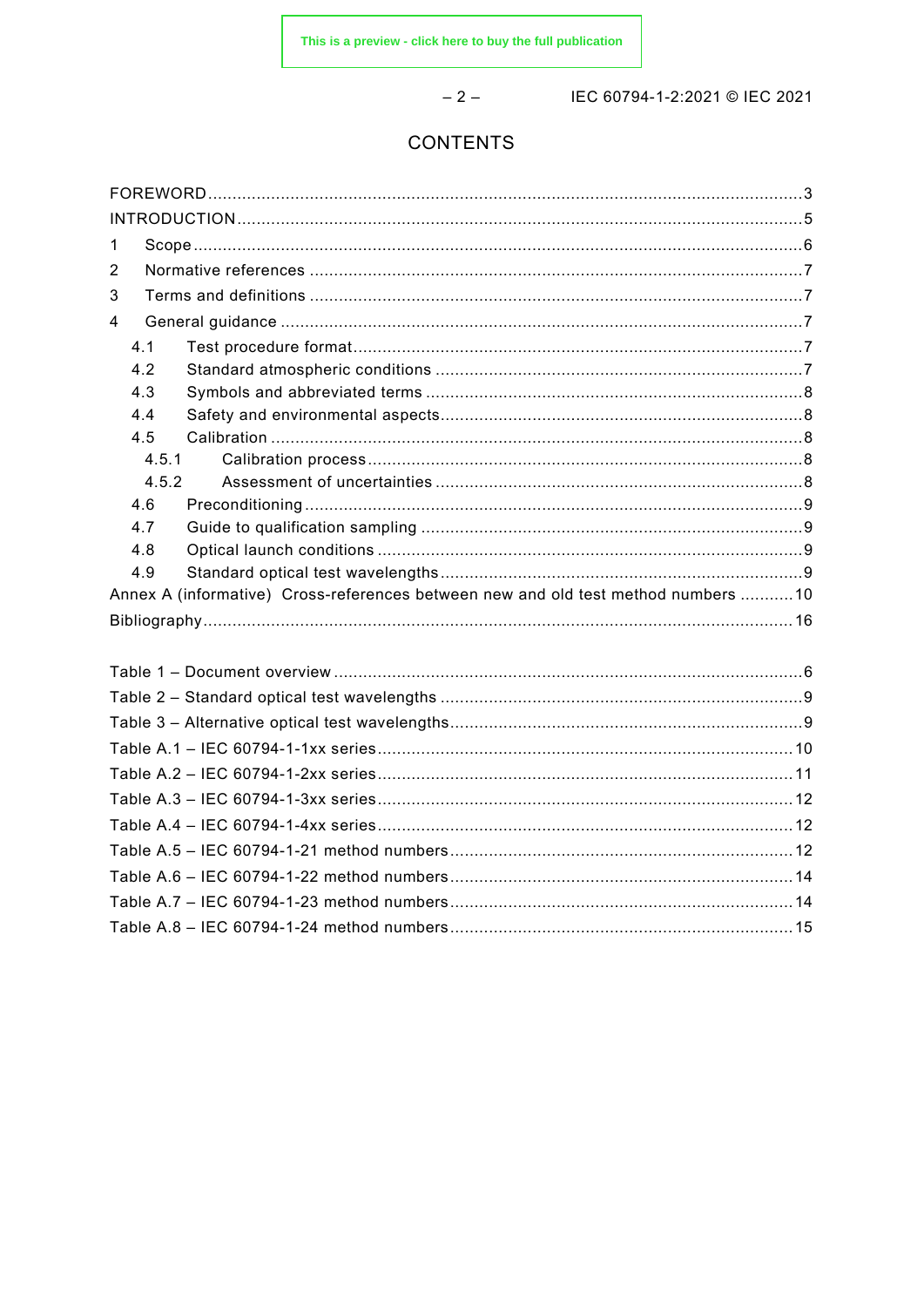IEC 60794-1-2:2021 © IEC 2021  $-3-$ 

#### INTERNATIONAL ELECTROTECHNICAL COMMISSION

\_\_\_\_\_\_\_\_\_\_\_\_

#### **OPTICAL FIBRE CABLES –**

# **Part 1-2: Generic specification – Basic optical cable test procedures – General guidance**

# FOREWORD

- <span id="page-2-0"></span>1) The International Electrotechnical Commission (IEC) is a worldwide organization for standardization comprising all national electrotechnical committees (IEC National Committees). The object of IEC is to promote international co-operation on all questions concerning standardization in the electrical and electronic fields. To this end and in addition to other activities, IEC publishes International Standards, Technical Specifications, Technical Reports, Publicly Available Specifications (PAS) and Guides (hereafter referred to as "IEC Publication(s)"). Their preparation is entrusted to technical committees; any IEC National Committee interested in the subject dealt with may participate in this preparatory work. International, governmental and non-governmental organizations liaising with the IEC also participate in this preparation. IEC collaborates closely with the International Organization for Standardization (ISO) in accordance with conditions determined by agreement between the two organizations.
- 2) The formal decisions or agreements of IEC on technical matters express, as nearly as possible, an international consensus of opinion on the relevant subjects since each technical committee has representation from all interested IEC National Committees.
- 3) IEC Publications have the form of recommendations for international use and are accepted by IEC National Committees in that sense. While all reasonable efforts are made to ensure that the technical content of IEC Publications is accurate, IEC cannot be held responsible for the way in which they are used or for any misinterpretation by any end user.
- 4) In order to promote international uniformity, IEC National Committees undertake to apply IEC Publications transparently to the maximum extent possible in their national and regional publications. Any divergence between any IEC Publication and the corresponding national or regional publication shall be clearly indicated in the latter.
- 5) IEC itself does not provide any attestation of conformity. Independent certification bodies provide conformity assessment services and, in some areas, access to IEC marks of conformity. IEC is not responsible for any services carried out by independent certification bodies.
- 6) All users should ensure that they have the latest edition of this publication.
- 7) No liability shall attach to IEC or its directors, employees, servants or agents including individual experts and members of its technical committees and IEC National Committees for any personal injury, property damage or other damage of any nature whatsoever, whether direct or indirect, or for costs (including legal fees) and expenses arising out of the publication, use of, or reliance upon, this IEC Publication or any other IEC Publications.
- 8) Attention is drawn to the Normative references cited in this publication. Use of the referenced publications is indispensable for the correct application of this publication.
- 9) Attention is drawn to the possibility that some of the elements of this IEC Publication may be the subject of patent rights. IEC shall not be held responsible for identifying any or all such patent rights.

International Standard IEC 60794-1-2 has been prepared by subcommittee 86A: Fibres and cables, of IEC technical committee 86: Fibre optics.

This fifth edition cancels and replaces the fourth edition published in 2017. This edition constitutes an technical revision.

This edition includes the following significant technical change with respect to the previous edition:

a) addition of cross-reference tables listing the new test method numbers and the previous test method numbers.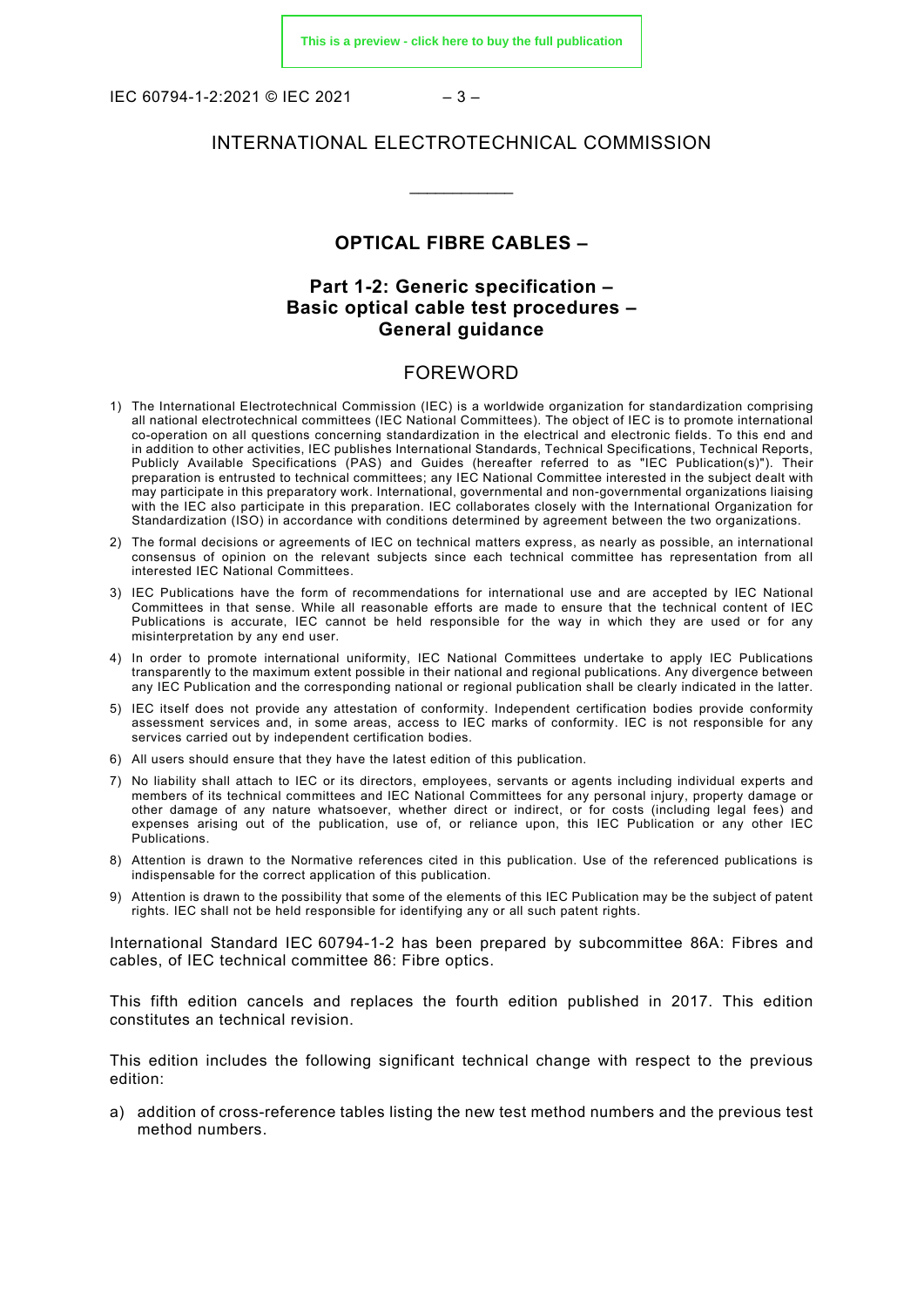– 4 – IEC 60794-1-2:2021 © IEC 2021

The text of this International Standard is based on the following documents:

| CDV          | Report on voting |
|--------------|------------------|
| 86A/2009/CDV | 86A/2057/RVC     |

Full information on the voting for the approval of this International Standard can be found in the report on voting indicated in the above table.

This International Standard is to be used in conjunction with IEC 60794-1-1.

This publication has been drafted in accordance with the ISO/IEC Directives, Part 2.

A list of all parts in the IEC 60794 series, published under the general title *Optical fibre cables*, can be found on the IEC website.

The committee has decided that the contents of this document will remain unchanged until the stability date indicated on the IEC web site under "http://webstore.iec.ch" in the data related to the specific publication. At this date, the document will be

- reconfirmed,
- withdrawn,
- replaced by a revised edition, or
- amended.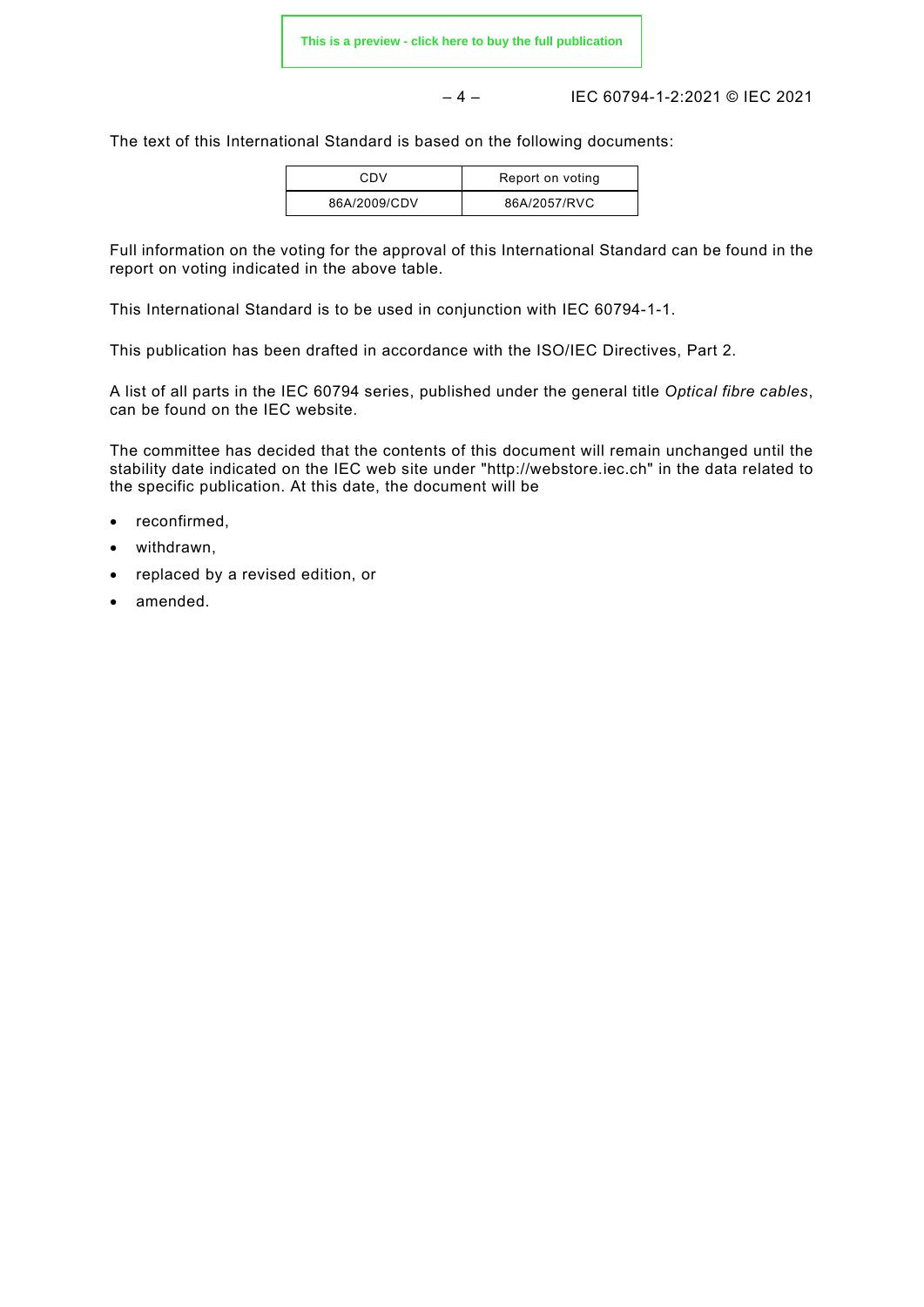<span id="page-4-0"></span>IEC 60794-1-2:2021 © IEC 2021 – 5 –

# INTRODUCTION

A decision has been reached to reorganize the IEC 60794-1-2 set of test methods into singlesubject documents. This will be a migration as the existing test methods are revised and as new test methods are promulgated, rather than a wholesale rewrite. Part of this migration is a decision to maintain the traditional letter-number classification and to use a numbering system which maintains connection to the existing numbering system.

The new test method numbering format has been agreed, in line with IEC Secretariat guidelines, to help the cross-referencing from old to new and that will make the updating of the relevant sectional and product specifications easier. Cross-reference tables listing the new test method numbers and the previous test method numbers have been included (see [Annex A,](#page--1-9) [Table A.1](#page--1-13) to [Table A.8\)](#page--1-10).

The format agreed is as follows:

#### IEC 60794-1-Xnn

where

 $X = 2<sup>nd</sup>$  digit of the old 2-digit reference;

nn = incremental number (starting with old test method number).

For example:

IEC 60794-1-21 method E1 (tensile) becomes IEC 60794-1-101;

IEC 60794-1-22 method F5 (water penetration) becomes IEC 60794-1-205;

IEC 60794-1-23 method G7 (tube kinking) becomes IEC 60794-1-307;

IEC 60794-1-24 method H2 (lightning) becomes IEC 60794-1-402.

[Annex A](#page--1-9) has been added to this document containing a cross-reference between the old and new number scheme.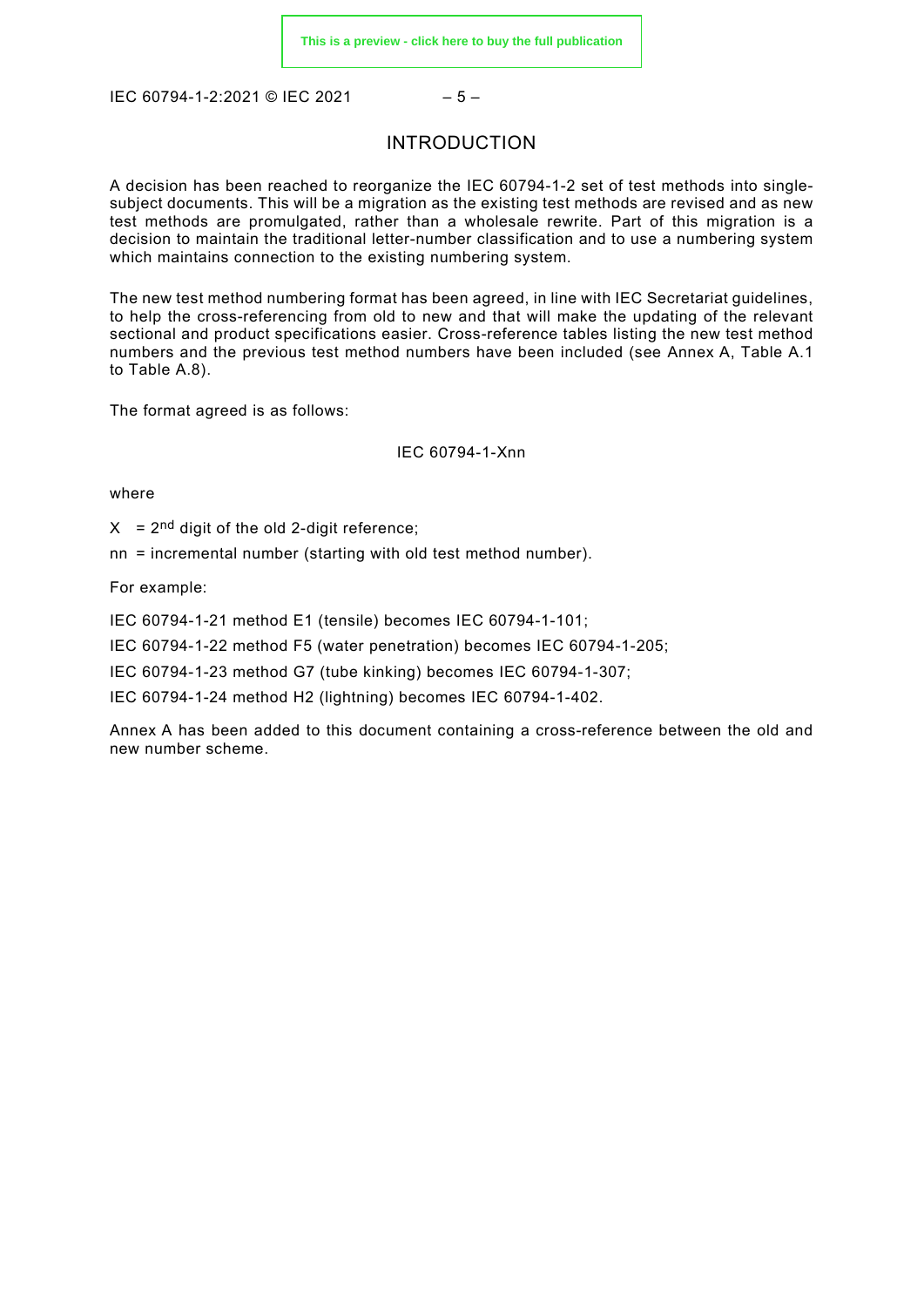– 6 – IEC 60794-1-2:2021 © IEC 2021

## **OPTICAL FIBRE CABLES –**

# **Part 1-2: Generic specification – Basic optical cable test procedures – General guidance**

#### <span id="page-5-0"></span>**1 Scope**

This part of IEC 60794-1 applies to optical fibre cables for use with telecommunications equipment and devices employing similar techniques, and to cables having a combination of both optical fibres and electrical conductors.

An objective of this document is to define general requirements and methodology guidance applicable to all of the cable test methods of IEC 60794-1 (all parts).

A second objective of this document is to provide the end user with an overview of the different test methods contained in the different parts of the IEC 60794-1 series, numbered -Xnn. [Table 1](#page-5-1) shows the different parts.

<span id="page-5-1"></span>

| <b>Test methods</b> | <b>IEC</b> reference | <b>Previous</b><br>compendium<br>reference | <b>Test method category</b><br>reference letter |
|---------------------|----------------------|--------------------------------------------|-------------------------------------------------|
| General guidance    | IEC 60794-1-2        | IEC 60794-1-2                              | $\overline{\phantom{0}}$                        |
| Mechanical          | IEC 60794-1-1nn      | IEC 60794-1-21:2015                        | Methods E                                       |
| Environmental       | IEC 60794-1-2nn      | IEC 60794-1-22:2017                        | Methods F                                       |
| Cable elements      | IEC 60794-1-3nn      | IEC 60794-1-23:2019                        | Methods G                                       |
| Electrical          | IEC 60794-1-4nn      | IEC 60794-1-24:2014                        | Methods H                                       |

#### **Table 1 – Document overview**

NOTE 1 The compendium reference specifications detailed in column 3 will continue in force until all of the test methods therein are revised into the single-subject documents using the new numbering scheme.

NOTE 2 For existing test methods, "nn" is the test method number. For new test methods, "nn" is an incremental number following the last test method number for that test category.

NOTE 3 Several numbers in the test method numbering sequence are missing. The reasons for these omissions are historical. To avoid confusion, the existing numbering sequence has been retained.

These documents define test procedures to be used in establishing uniform requirements for the geometrical, transmission, material, mechanical, ageing (environmental exposure) and climatic properties of optical fibre cables, and electrical requirements where appropriate.

Throughout the documents, the wording "optical cable" can also include optical fibre units, microduct fibre units, etc.

The secondary objective of this document is to provide the end user with useful guidance when testing optical fibre cables.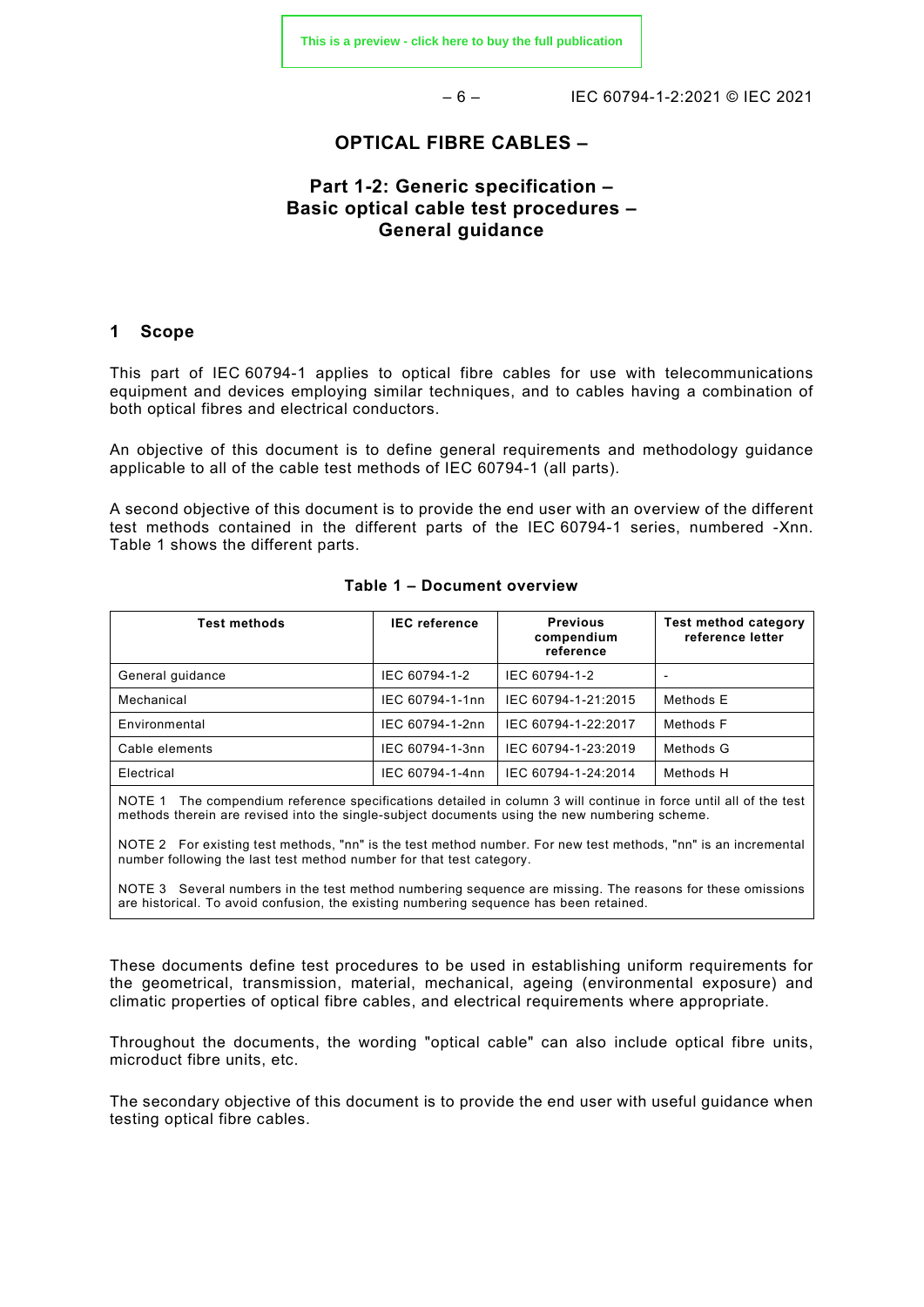IEC 60794-1-2:2021 © IEC 2021 – 7 –

#### <span id="page-6-0"></span>**2 Normative references**

The following documents are referred to in the text in such a way that some or all of their content constitutes requirements of this document. For dated references, only the edition cited applies. For undated references, the latest edition of the referenced document (including any amendments) applies.

IEC 60793-1-40, *Optical fibres – Part 1-40: Attenuation measurement methods*

IEC 60793-1-46, *Optical fibres – Part 1-46: Measurement methods and test procedures – Monitoring of changes in optical transmittance*

IEC 60793-2-40, *Optical fibres – Part 2-40: Product specifications – Sectional specification for category A4 multimode fibres*

IEC 60794-1-1, *Optical fibre cables – Generic specification – General*

IEC 60794-1-21:2015, *Optical fibre cables – Part 1-21: Generic specification – Basic optical cable test procedures – Mechanical tests methods*

IEC 60794-1-22:2017, *Optical fibre cables – Part 1-22: Generic specification – Basic optical cable test procedures – Environmental test methods*

IEC 60794-1-23:2019, *Optical fibre cables – Part 1-23: Generic specification – Basic optical cable test procedures – Cable element test methods*

<span id="page-6-4"></span><span id="page-6-3"></span><span id="page-6-2"></span><span id="page-6-1"></span>IEC 60794-1-24:2014, *Optical fibre cables – Part 1-24: Generic specification – Basic optical cable test procedures – Electrical test methods*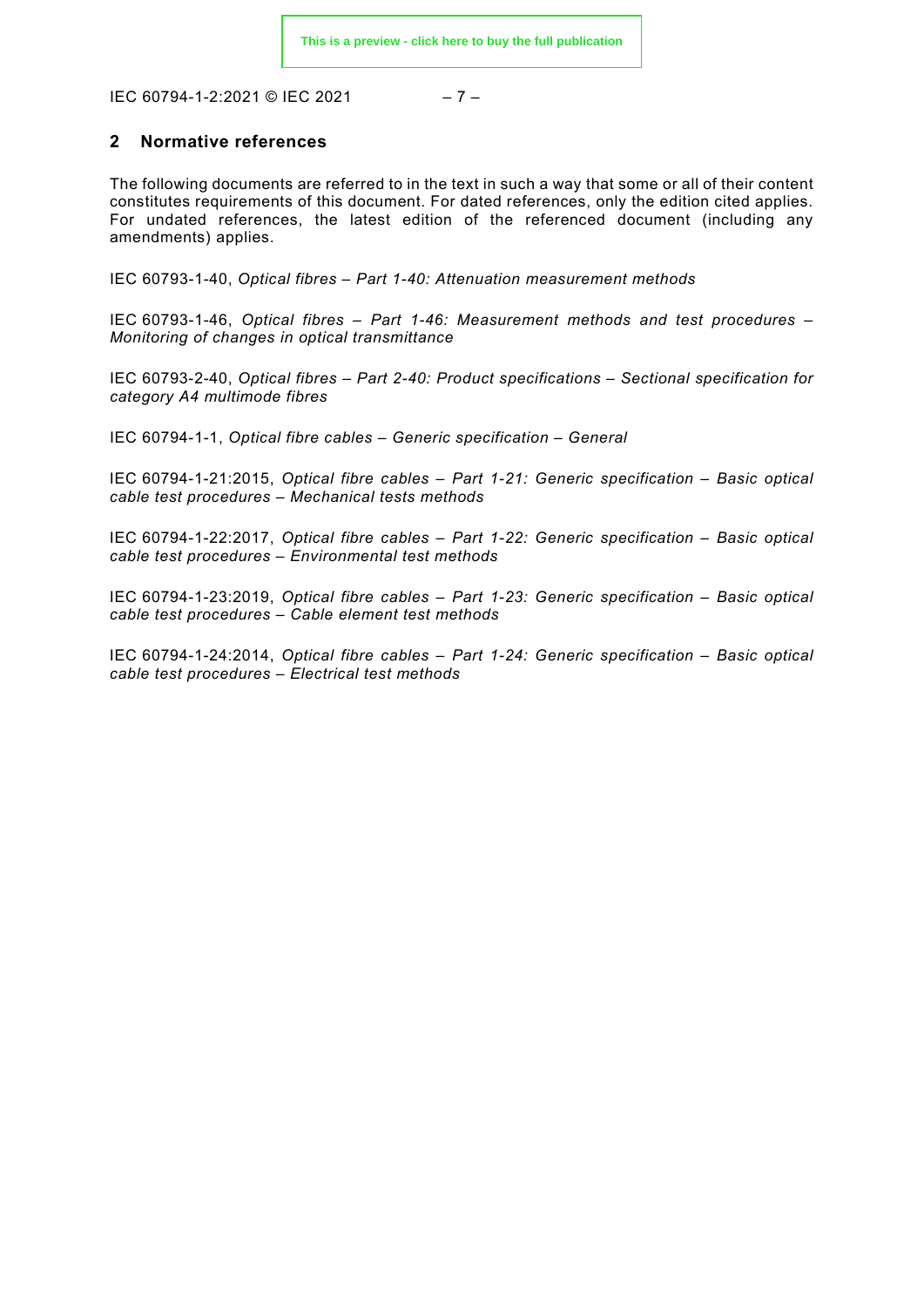$-18-$ 

IEC 60794-1-2:2021 © IEC 2021

# SOMMAIRE

| 1                                                                             |  |
|-------------------------------------------------------------------------------|--|
| 2                                                                             |  |
| 3                                                                             |  |
| 4                                                                             |  |
| 4.1                                                                           |  |
| 4.2                                                                           |  |
| 4.3                                                                           |  |
| 4.4                                                                           |  |
| 4.5                                                                           |  |
| 4.5.1                                                                         |  |
| 4.5.2                                                                         |  |
| 4.6                                                                           |  |
| 4.7                                                                           |  |
| 4.8                                                                           |  |
| 4.9                                                                           |  |
| Annexe A (informative) Correspondances entre les numéros des nouvelles et des |  |
|                                                                               |  |
|                                                                               |  |
|                                                                               |  |
|                                                                               |  |
|                                                                               |  |
|                                                                               |  |
|                                                                               |  |
|                                                                               |  |
|                                                                               |  |
|                                                                               |  |
|                                                                               |  |
|                                                                               |  |
|                                                                               |  |
|                                                                               |  |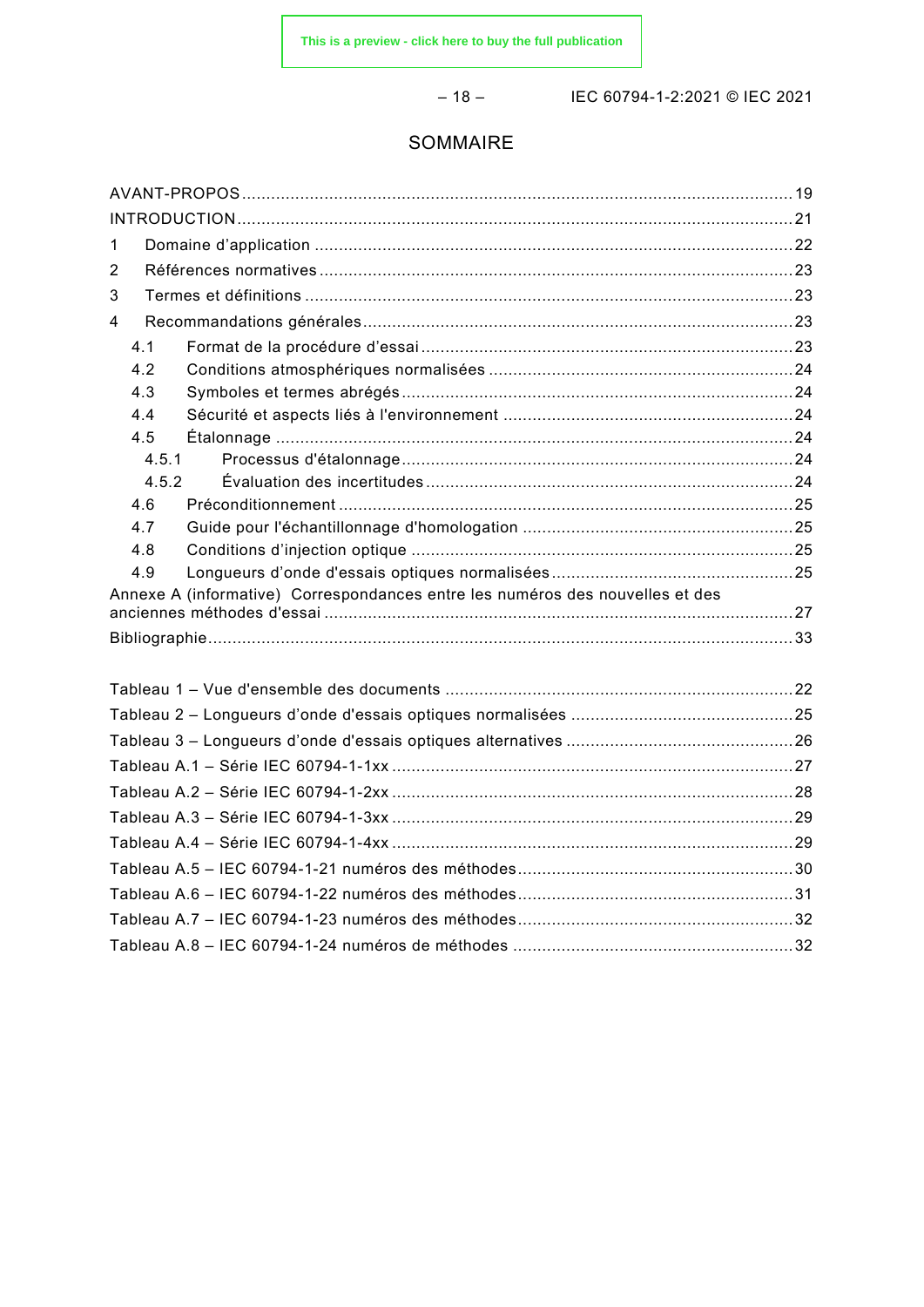IEC 60794-1-2:2021 © IEC 2021 – 19 –

# COMMISSION ÉLECTROTECHNIQUE INTERNATIONALE

\_\_\_\_\_\_\_\_\_\_\_\_

# **CÂBLES À FIBRES OPTIQUES –**

# **Partie 1-2: Spécification générique – Procédures fondamentales d'essais des câbles optiques – Recommandations générales**

# AVANT-PROPOS

- <span id="page-8-0"></span>1) La Commission Electrotechnique Internationale (IEC) est une organisation mondiale de normalisation composée de l'ensemble des comités électrotechniques nationaux (Comités nationaux de l'IEC). L'IEC a pour objet de favoriser la coopération internationale pour toutes les questions de normalisation dans les domaines de l'électricité et de l'électronique. A cet effet, l'IEC – entre autres activités – publie des Normes internationales, des Spécifications techniques, des Rapports techniques, des Spécifications accessibles au public (PAS) et des Guides (ci-après dénommés "Publication(s) de l'IEC"). Leur élaboration est confiée à des comités d'études, aux travaux desquels tout Comité national intéressé par le sujet traité peut participer. Les organisations internationales, gouvernementales et non gouvernementales, en liaison avec l'IEC, participent également aux travaux. L'IEC collabore étroitement avec l'Organisation Internationale de Normalisation (ISO), selon des conditions fixées par accord entre les deux organisations.
- 2) Les décisions ou accords officiels de l'IEC concernant les questions techniques représentent, dans la mesure du possible, un accord international sur les sujets étudiés, étant donné que les Comités nationaux de l'IEC intéressés sont représentés dans chaque comité d'études.
- 3) Les Publications de l'IEC se présentent sous la forme de recommandations internationales et sont agréées comme telles par les Comités nationaux de l'IEC. Tous les efforts raisonnables sont entrepris afin que l'IEC s'assure de l'exactitude du contenu technique de ses publications; l'IEC ne peut pas être tenue responsable de l'éventuelle mauvaise utilisation ou interprétation qui en est faite par un quelconque utilisateur final.
- 4) Dans le but d'encourager l'uniformité internationale, les Comités nationaux de l'IEC s'engagent, dans toute la mesure possible, à appliquer de façon transparente les Publications de l'IEC dans leurs publications nationales et régionales. Toutes divergences entre toutes Publications de l'IEC et toutes publications nationales ou régionales correspondantes doivent être indiquées en termes clairs dans ces dernières.
- 5) L'IEC elle-même ne fournit aucune attestation de conformité. Des organismes de certification indépendants fournissent des services d'évaluation de conformité et, dans certains secteurs, accèdent aux marques de conformité de l'IEC. L'IEC n'est responsable d'aucun des services effectués par les organismes de certification indépendants.
- 6) Tous les utilisateurs doivent s'assurer qu'ils sont en possession de la dernière édition de cette publication.
- 7) Aucune responsabilité ne doit être imputée à l'IEC, à ses administrateurs, employés, auxiliaires ou mandataires, y compris ses experts particuliers et les membres de ses comités d'études et des Comités nationaux de l'IEC, pour tout préjudice causé en cas de dommages corporels et matériels, ou de tout autre dommage de quelque nature que ce soit, directe ou indirecte, ou pour supporter les coûts (y compris les frais de justice) et les dépenses découlant de la publication ou de l'utilisation de cette Publication de l'IEC ou de toute autre Publication de l'IEC, ou au crédit qui lui est accordé.
- 8) L'attention est attirée sur les références normatives citées dans cette publication. L'utilisation de publications référencées est obligatoire pour une application correcte de la présente publication.
- 9) L'attention est attirée sur le fait que certains des éléments de la présente publication de l'IEC peuvent faire l'objet de droits de brevet. L'IEC ne saurait être tenue pour responsable de ne pas avoir identifié de tels droits de propriété et averti de leur existence.

La Norme internationale IEC 60794-1-2 a été établie par le sous-comité 86A: Fibres et câbles, du comité d'études 86 de l'IEC: Fibres optiques.

Cette cinquième édition annule et remplace la quatrième édition parue en 2017. Cette édition constitue une révision technique.

Cette édition inclut les modifications techniques majeures suivantes par rapport à l'édition précédente:

a) ajout de tableaux de correspondances énonçant les nouveaux numéros de méthodes d'essai et les anciens numéros de méthodes d'essai.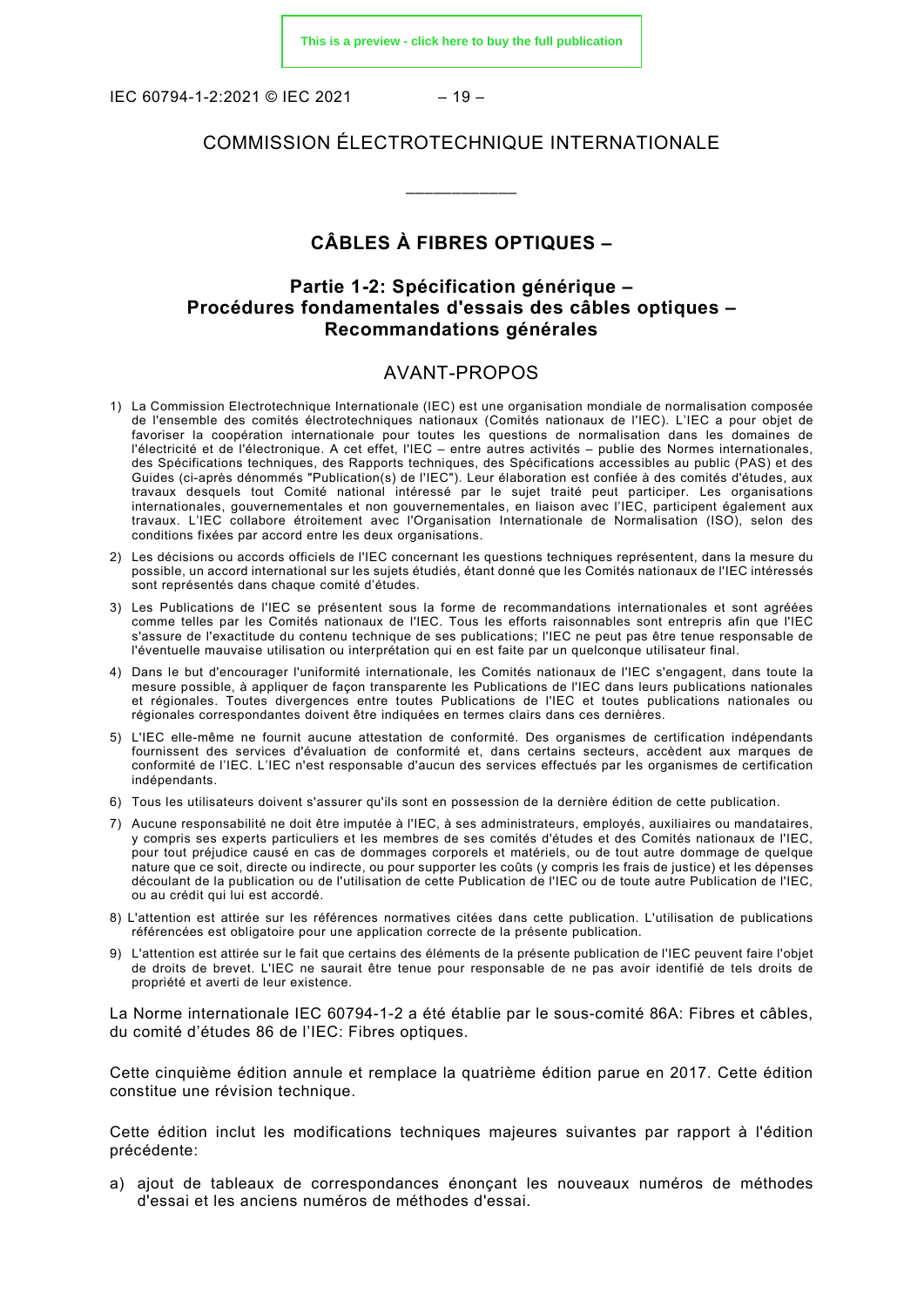– 20 – IEC 60794-1-2:2021 © IEC 2021

Le texte de cette Norme internationale est issu des documents suivants:

| CDV          | Rapport de vote |
|--------------|-----------------|
| 86A/2009/CDV | 86A/2057/RVC    |

Le rapport de vote indiqué dans le tableau ci-dessus donne toute information sur le vote ayant abouti à l'approbation de cette Norme internationale.

Cette Norme internationale doit être utilisée conjointement avec l'IEC 60794-1-1.

Cette publication a été rédigée selon les Directives ISO/IEC, Partie 2.

Une liste de toutes les parties de la série IEC 60794, publiées sous le titre général *Câbles à fibres optiques*, peut être consultée sur le site web de l'IEC.

Le comité a décidé que le contenu de ce document ne sera pas modifié avant la date de stabilité indiquée sur le site web de l'IEC sous "http://webstore.iec.ch" dans les données relatives à la publication recherchée. A cette date, le document sera

- reconduit,
- supprimé,
- remplacé par une édition révisée, ou
- amendé.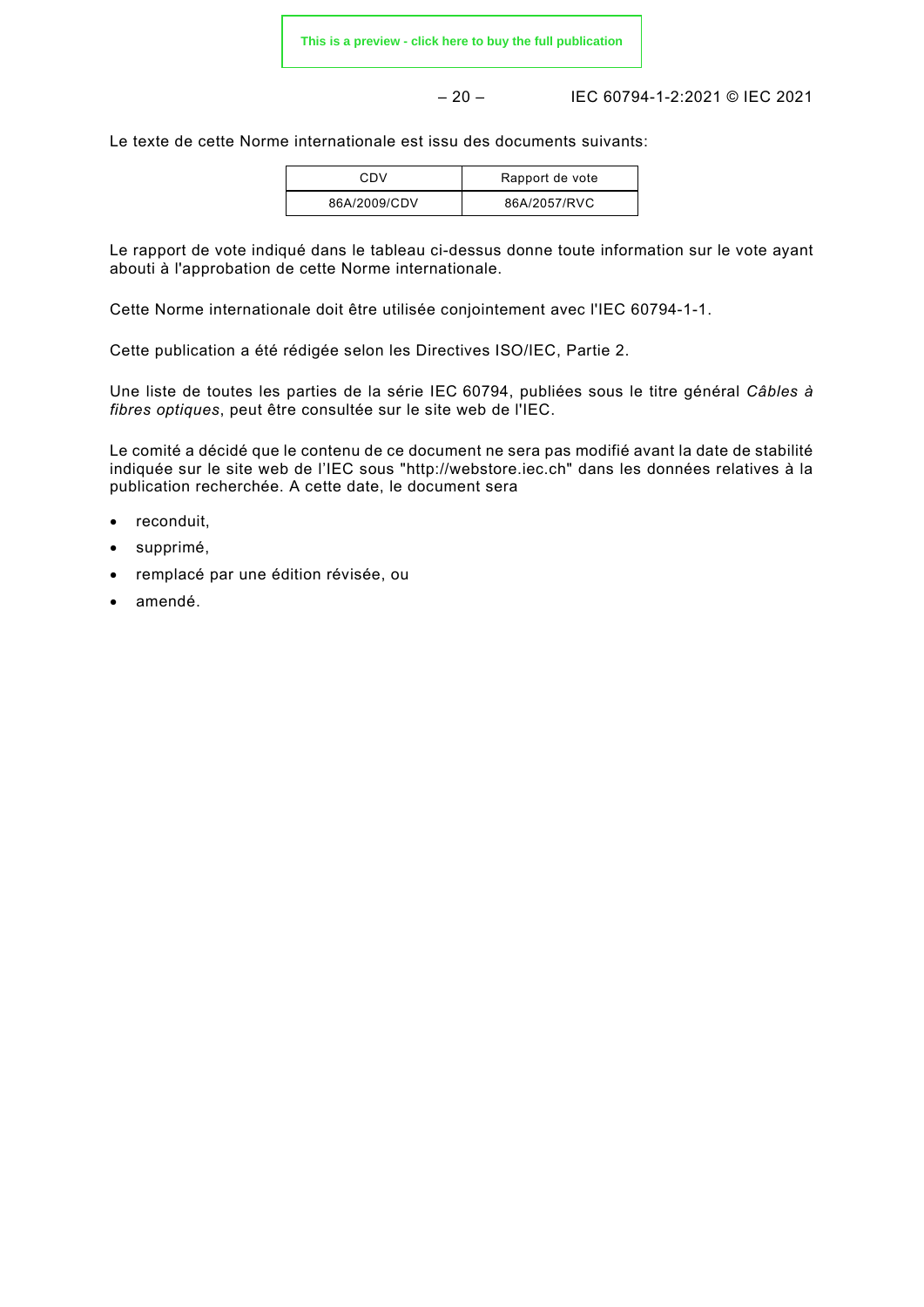<span id="page-10-0"></span>IEC 60794-1-2:2021 © IEC 2021 – 21 –

# INTRODUCTION

Il a été décidé de réorganiser l'ensemble des méthodes d'essai de l'IEC 60794-1-2 en documents à sujet unique. Il s'agit d'une migration à mesure que les méthodes d'essai existantes sont révisées et que de nouvelles méthodes d'essai sont promulguées, plutôt que d'une réécriture en bloc. Une partie de cette migration est fondée sur une décision de maintenir la classification traditionnelle lettres-numéros et d'utiliser un système de numérotation qui maintient la connexion avec le système de numérotation existant

Le nouveau format de numérotation des méthodes d'essai a été adopté, conformément aux lignes directrices du secrétariat de l'IEC, afin de faciliter les correspondances entre les anciennes et les nouvelles méthodes et ainsi faciliter la mise à jour des spécifications intermédiaires et de produits concernés. Des tableaux de correspondances énonçant les nouveaux numéros de méthodes d'essai et les anciens numéros de méthodes d'essai ont été inclus (voir [Annexe A,](#page--1-9) [Tableau A.1a](#page--1-29)u [Tableau A.8\)](#page--1-34).

Le format convenu est le suivant:

#### IEC 60794-1-Xnn

où

 $X = 2^e$  chiffre de l'ancienne référence à 2 chiffres;

nn = nombre croissant (commençant par le numéro de l'ancienne méthode d'essai).

Par exemple:

IEC 60794-1-21 méthode E1 (traction) devient l'IEC 60794-1-101;

IEC 60794-1-22 méthode F5 (pénétration d'eau) devient l'IEC 60794-1-205;

IEC 60794-1-23 méthode G7 (pliure du tube) devient l'IEC 60794-1-307;

IEC 60794-1-24 méthode H2 (foudre) devient l'IEC 60794-1-402.

L['Annexe A](#page--1-9) a été ajoutée au présent document contenant une correspondance entre l'ancien et le nouveau plan de numérotation.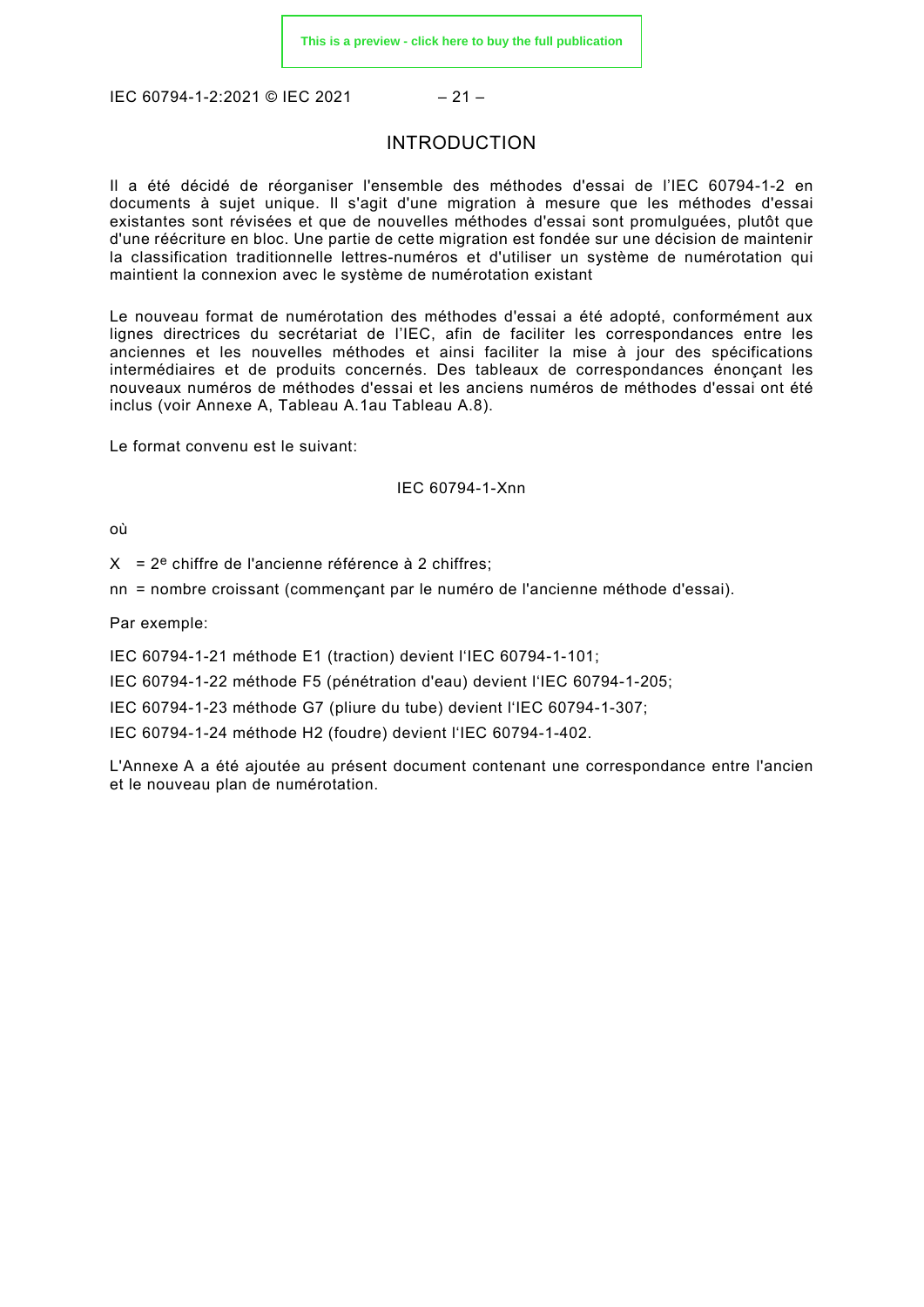– 22 – IEC 60794-1-2:2021 © IEC 2021

# **CÂBLES À FIBRES OPTIQUES –**

# **Partie 1-2: Spécification générique – Procédures fondamentales d'essais des câbles optiques – Recommandations générales**

#### <span id="page-11-0"></span>**1 Domaine d'application**

La présente partie de l'IEC 60794 s'applique aux câbles à fibres optiques destinés à être utilisés dans les équipements de télécommunications et les dispositifs utilisant des techniques analogues, ainsi qu'aux câbles constitués d'une combinaison de fibres optiques et de conducteurs électriques.

L'un des objectifs de cette spécification est de définir des exigences générales et des recommandations méthodologiques applicables à toutes les méthodes d'essai des câbles de l'IEC 60794-1 (toutes les parties).

Un second objectif du présent document est de fournir à l'utilisateur final une vue d'ensemble des différentes méthodes d'essai contenues dans les différentes parties de la série IEC 60794- 1 portant le numéro -Xnn. [Tableau 1](#page-11-1) présente les différentes parties.

<span id="page-11-1"></span>

| Méthodes d'essai                   | Référence IEC   | Référence du<br>précédent<br>compendium | Lettre de référence<br>de la catégorie de la<br>méthode d'essai |
|------------------------------------|-----------------|-----------------------------------------|-----------------------------------------------------------------|
| Recommandations générales          | IEC 60794-1-2   | IEC 60794-1-2                           |                                                                 |
| Caractéristiques mécaniques        | IEC 60794-1-1nn | IEC 60794-1-21:2015                     | Méthodes E                                                      |
| Caractéristiques environnementales | IEC 60794-1-2nn | IEC 60794-1-22:2017                     | Méthodes F                                                      |
| Éléments de câbles                 | IEC 60794-1-3nn | IEC 60794-1-23:2019                     | Méthodes G                                                      |
| Caractéristiques électriques       | IEC 60794-1-4nn | IEC 60794-1-24:2014                     | Méthodes H                                                      |

**Tableau 1 – Vue d'ensemble des documents**

NOTE 1 Les spécifications de références du compendium précisées dans la colonne 3 vont rester en vigueur jusqu'à ce que toutes les méthodes d'essai qui y figurent soient révisées dans les documents à sujet unique à l'aide du nouveau schéma de numérotation.

NOTE 2 Pour les méthodes d'essai existantes, "nn" est le numéro de la méthode d'essai. Pour les nouvelles méthodes d'essai, "nn" est un nombre croissant qui suit le dernier numéro de méthode d'essai pour cette catégorie d'essai.

NOTE 3 Plusieurs numéros de la séquence de numérotation de la méthode d'essai sont manquants. Les raisons de ces omissions sont historiques. Afin d'éviter toute confusion, la séquence de numérotation existante a été retenue.

Ces documents définissent les procédures d'essai à utiliser pour établir des exigences uniformes relatives aux caractéristiques géométriques, de transmission, de matériaux, mécaniques, de vieillissement (exposition à l'environnement) et climatiques des câbles à fibres optiques, ainsi que des exigences électriques, le cas échéant.

Tout au long des documents, l'expression "câble optique" peut également inclure des unités de fibres optiques, des unités de fibres en microconduits, etc.

Le second objectif de ce document est de fournir à l'utilisateur final des recommandations utiles lors de l'essai de câbles à fibres optiques.